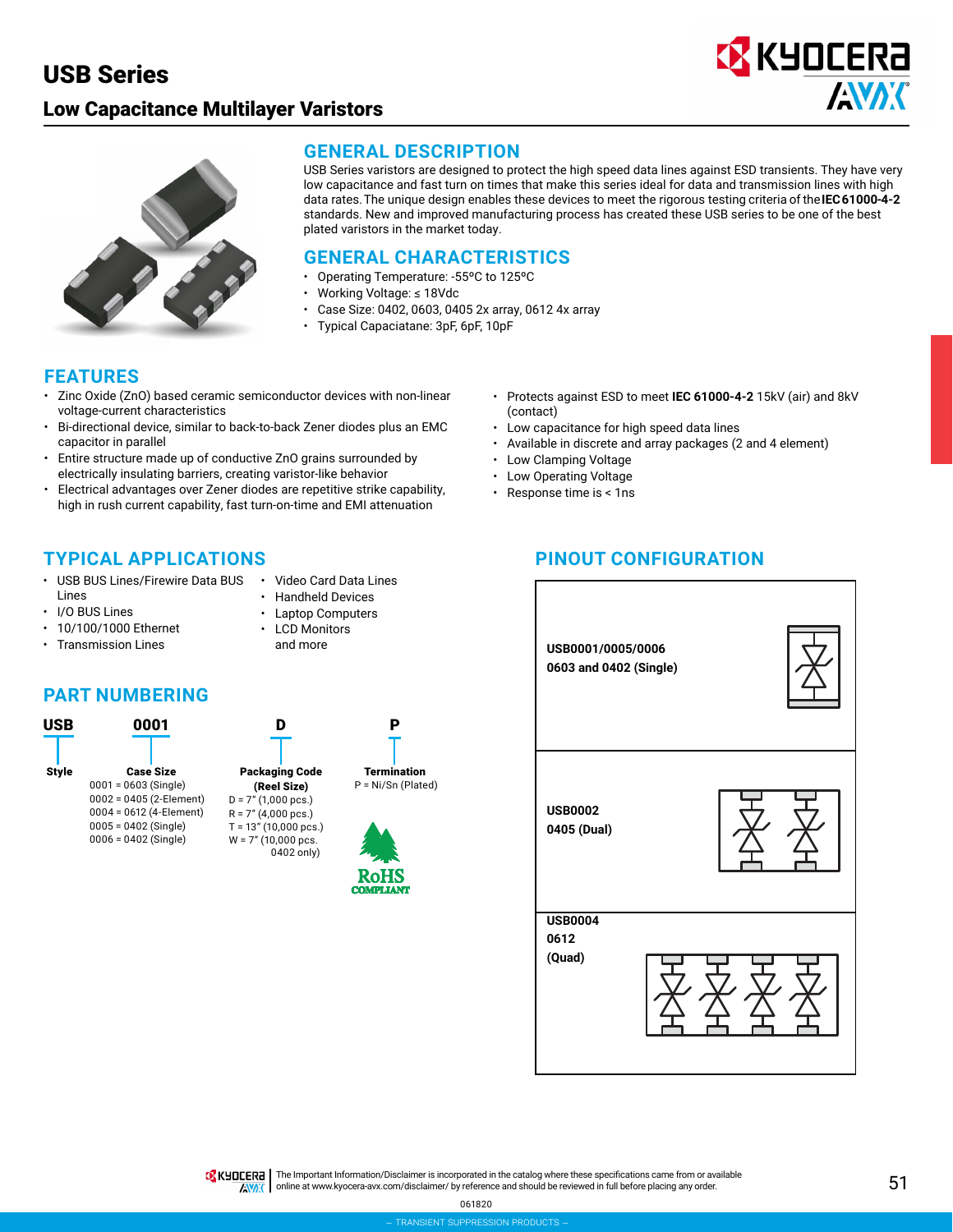## Low Capacitance Multilayer Varistors



#### **RATINGS**

| <b>Air Discharge ESD</b>     | 15kV                                 |
|------------------------------|--------------------------------------|
| <b>Contact Discharge ESD</b> | 8kV                                  |
| <b>Operating Temperature</b> | $-55^{\circ}$ C to +125 $^{\circ}$ C |
| <b>Soldering Temperature</b> | $260^{\circ}$ C                      |

#### **PERFORMANCE CHARACTERISTICS**

| Part No.                | VW (DC) | VW (AC)   | VB  |       | Cap. | <b>Case Size</b> | <b>Elements</b> |
|-------------------------|---------|-----------|-----|-------|------|------------------|-----------------|
| <b>USB0001__</b>        | ≤18     | ≤14       | 120 | 0.015 | 10   | 0603             |                 |
| <b>USB0002__</b>        | $≤18$   | ≤14       | 70  | 0.015 | 10   | 0405             |                 |
| <b>USB0004__</b>        | ≤18     | ≤14       | 100 | 0.015 | 10   | 0612             |                 |
| $USB0005$ <sub>--</sub> | $≤18$   | $\leq 14$ | 300 | 0.015 |      | 0402             |                 |
| <b>USB0006__</b>        | ≤18     | ≤14       | 65  | 0.015 |      | 0402             |                 |

L Termination Finish Code

Packaging Code

 $V_{w}$  (DC) DC Working Voltage (V)<br> $V_{w}$  (AC) AC Working Voltage (V)

AC Working Voltage (V)

- $V_B$  Typical Breakdown Voltage (V @ 1mADC )
- $I_L$  $L_1$  Maximum Leakage Current at the Working Voltage (μA)<br> $E_T$  Transient Energy Rating (J, 10x1000μS)

ET Transient Energy Rating (J, 10x1000μS)

 $I_{\rm p}$ 

 $I_p$  Peak Current Rating (A, 8x20μS)<br>Cap Typical Capacitance (pF) @ 1 MH Typical Capacitance (pF) @ 1 MHz and 0.5Vrms









THE Important Information/Disclaimer is incorporated in the catalog where these specifications came from or available **AVAX** online at [www.kyocera-avx.com/disclaimer/](http://www.kyocera-avx.com/disclaimer/) by reference and should be reviewed in full before placing any order.

061820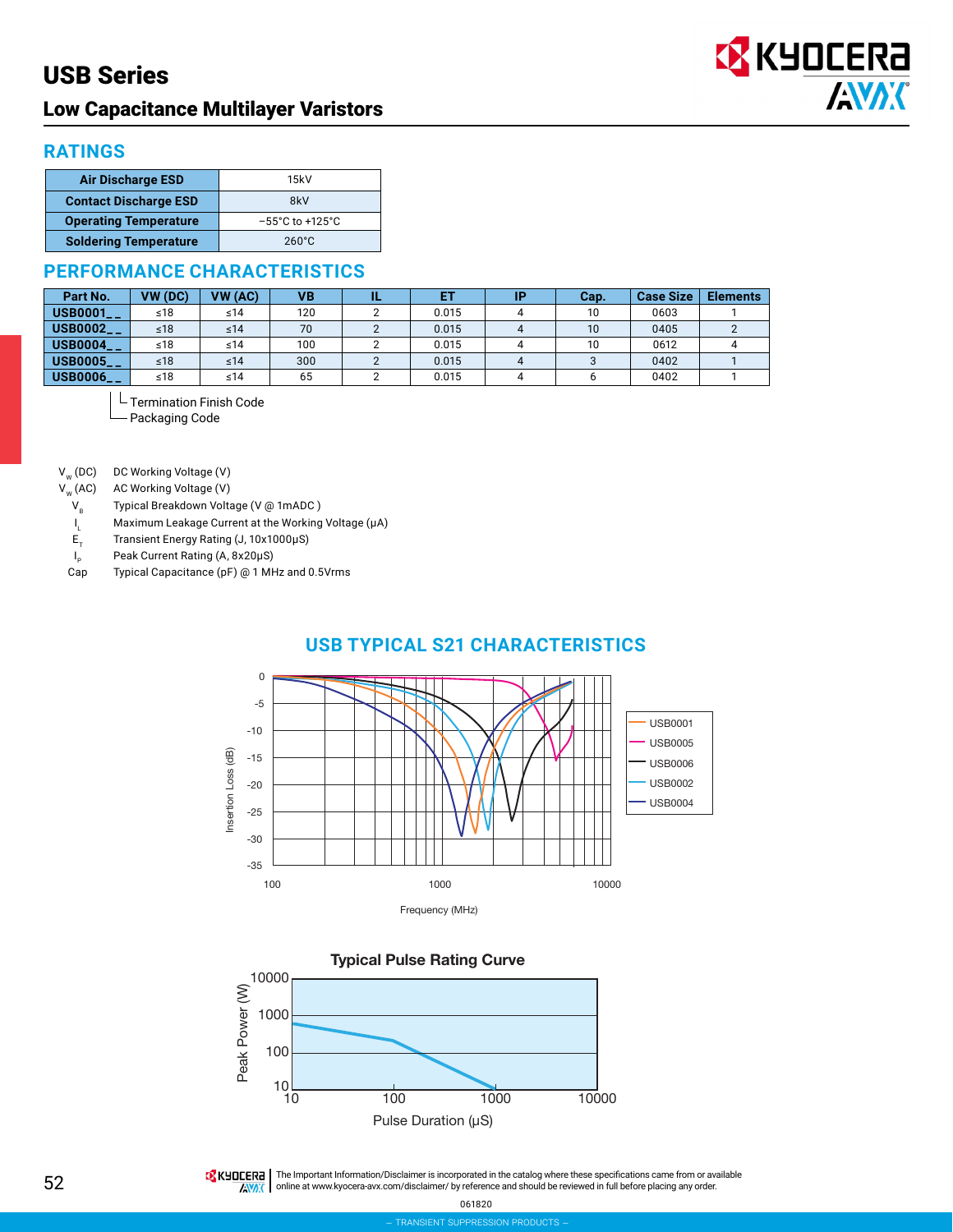## Low Capacitance Multilayer Varistors

### **PHYSICAL DIMENSIONS AND PAD LAYOUT**

#### USB0001/5/6 (Single)







USB0004 (Quad)

**EX KYOCERA** 

**AVAX** 



**mm (inches) mm (inches)**

|                                                                | W               | т          | <b>BW</b>                         | BL                    | P             |  |  |  |
|----------------------------------------------------------------|-----------------|------------|-----------------------------------|-----------------------|---------------|--|--|--|
| <b>USB0001</b>                                                 |                 |            |                                   |                       |               |  |  |  |
| $1.60 \pm .15$                                                 | $0.80 + 0.15$   | $0.90$ Max | N/A                               | $0.35 \pm 0.15$       | N/A           |  |  |  |
| $[(0.063 \pm 0.006) (0.032 \pm 0.006) (0.035 \text{ Max.})]$   |                 |            |                                   | $(0.014\pm0.006)$     |               |  |  |  |
| <b>USB0002</b>                                                 |                 |            |                                   |                       |               |  |  |  |
| $1.00 \pm 0.15$                                                | $1.37 \pm 0.15$ | $0.66$ Max | $0.36 \pm 0.10$                   | $0.20 + 0.10$         | 0.64 REF      |  |  |  |
| $(0.039\pm0.006)(0.054\pm0.006)(0.026$ Max.) $(0.014\pm0.004)$ |                 |            |                                   | $(0.008 \pm 0.004)$   | $(0.025$ REF) |  |  |  |
| <b>USB0004</b>                                                 |                 |            |                                   |                       |               |  |  |  |
| $1.60 + 0.20$                                                  | $3.20 \pm 0.20$ | 1.22 Max   | $0.41 \pm 0.10$                   | $0.18 + 0.25 / -0.08$ | 0.76 REF      |  |  |  |
| $(0.063 \pm 0.008)(0.126 \pm 0.008)$                           |                 |            | $(0.048$ Max.) $ (0.016\pm0.004)$ | $(0.007+.01/-.003)$   | $(0.030$ REF) |  |  |  |
| <b>USB0005 / USB0006</b>                                       |                 |            |                                   |                       |               |  |  |  |
| $1.0 + 0.10$                                                   | $0.50 + 0.10$   | $0.60$ Max | N/A                               | $0.25 \pm 0.15$       | N/A           |  |  |  |
| $(0.040\pm0.004)(0.020\pm0.004)(0.024 \text{ Max.})$           |                 |            |                                   | $(0.010 \pm 0.006)$   |               |  |  |  |

| A                        | В              | С       | D       | Е       |  |  |  |
|--------------------------|----------------|---------|---------|---------|--|--|--|
| <b>USB0001</b>           |                |         |         |         |  |  |  |
| 0.89                     | 0.76           | 2.54    | 0.76    | N/A     |  |  |  |
| (0.035)                  | (0.030)        | (0.100) | (0.030) |         |  |  |  |
|                          | <b>USB0002</b> |         |         |         |  |  |  |
| 0.46                     | 0.74           | 1.20    | 0.30    | 0.64    |  |  |  |
| (0.018)                  | (0.029)        | (0.047) | (0.012) | (0.025) |  |  |  |
| <b>USB0004</b>           |                |         |         |         |  |  |  |
| 0.89                     | 1.65           | 2.54    | 0.46    | 0.76    |  |  |  |
| (0.035)                  | (0.065)        | (0.100) | (0.018) | (0.030) |  |  |  |
| <b>USB0005 / USB0006</b> |                |         |         |         |  |  |  |
| 0.61                     | 0.51           | 1.70    | 0.51    | N/A     |  |  |  |
| (0.024)                  | (0.020)        | (0.067) | (0.020) |         |  |  |  |

**KHOLERA** The Important Information/Disclaimer is incorporated in the catalog where these specifications came from or available XXXX online at [www.kyocera-avx.com/disclaimer/](http://www.kyocera-avx.com/disclaimer/) by reference and should be reviewed in full before placing any order.